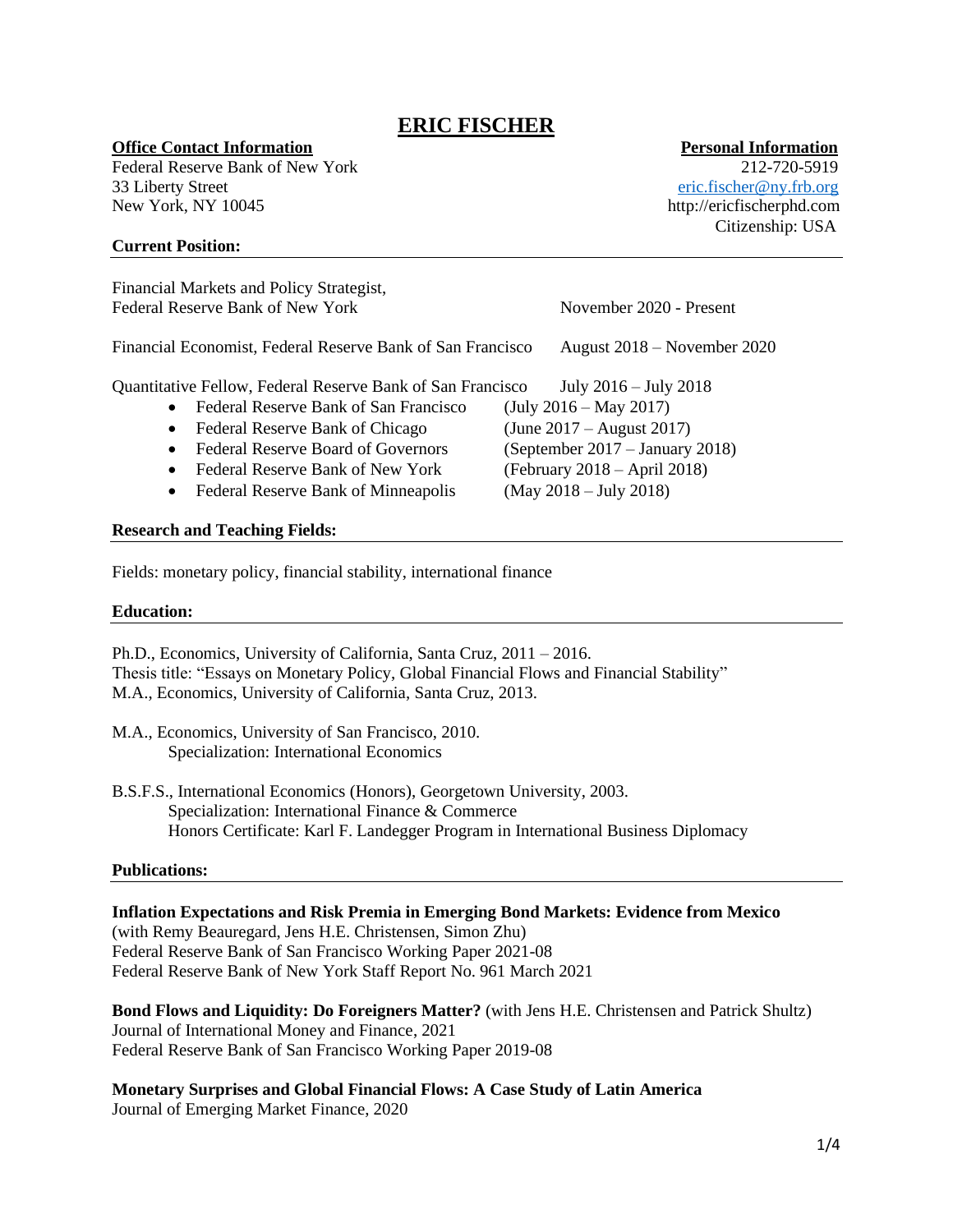# **Do Foreign Funds Matter for Emerging Market Bond Liquidity?**

(with Jens H.E. Christensen and Patrick Shultz) FRBSF Economic Letter June 18, 2018

#### **Emerging Bond Markets and Covid-19: Evidence from Mexico.**

(with Jens H.E. Christensen and Patrick Shultz) FRBSF Economic Letter August 17, 2020

### **Essays on Monetary Policy, Global Financial Flows and Financial Stability**. Dissertation. University of California, Santa Cruz.<https://escholarship.org/uc/item/5jx1t94j>

#### **Work in Progress:**

# **Information in Market- and Credit-Based Industry Factors**

(with Arkady Gevorkian and Carlos Gutierrez-Mangas)

**Central Bank Communications and Financial Markets** (with Rebecca McCaughrin, Saketh Prazad, and Mark Vandergon)

#### **References:**

Michael M. Hutchison Daniel Friedman Professor of Economics Professor of Economics UC Santa Cruz, Department of Economics UC Santa Cruz, Department of Economics 473 Engineering 2 417 Engineering 2 Santa Cruz, CA 95064 Santa Cruz, CA 95064 Tel: (831) 459-2600 Tel: (831) 459-4981 [hutch@ucsc.edu](mailto:hutch@ucsc.edu) [dan@ucsc.edu](mailto:dan@ucsc.edu) dan@ucsc.edu

Carl E. Walsh Jens H.E. Christensen Professor of Economics **Research Advisor, Financial Research** Advisor, Financial Research UC Santa Cruz, Department of Economics Federal Reserve Bank of San Francisco 467 Engineering 2 101 Market Street Santa Cruz, CA 95064 San Francisco, CA 94105 Tel: (831) 531-7147 Tel: (415) 974-3115 [walshc@ucsc.edu](mailto:walshc@ucsc.edu) [jens.christensen@sf.frb.org](mailto:jens.christensen@sf.frb.org)

#### **Teaching Experience:**

#### Instructor:

Fall 2020, Money, Banking and Financial Institutions, University of San Francisco. Spring 2015, Financial Crises – Morals and Markets, University of California, Santa Cruz.

Teaching Assistant: Econometrics (Fall 2015), Macroeconomics (Spring 2016, Winter 2016, Winter 2015, Fall 2014, Spring 2013), Economic History of the US (Spring 2014), Making of Modern Middle East (Winter 2014), Why Economies Succeed or Fail (Fall 2013), Microeconomics (Winter 2013, Fall 2012, Fall 2002), Economic Rhetoric (Spring 2012), Econometrics (Spring 2009).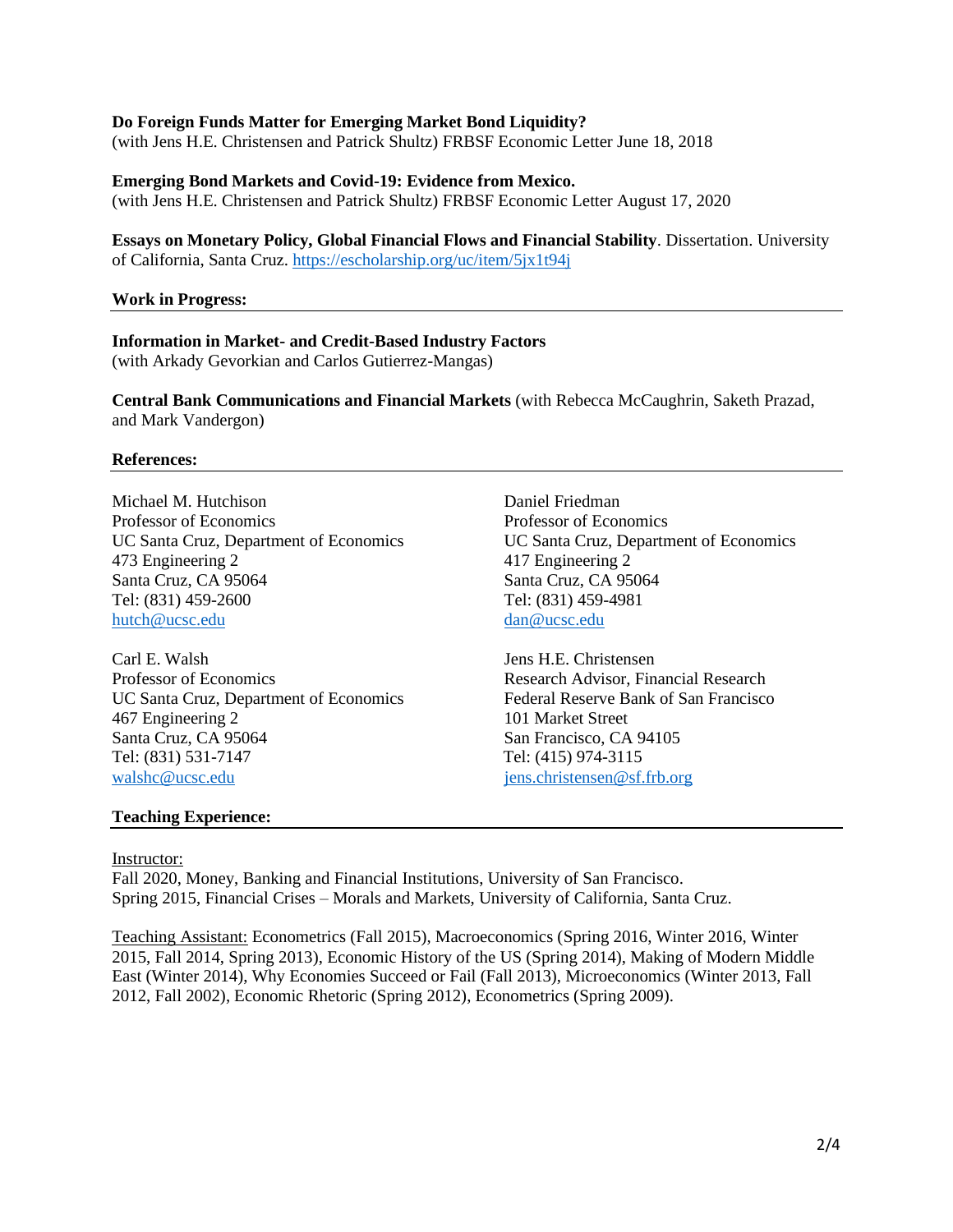# **Research Experience:**

Summer 2015 Intern, U.S. Department of the Treasury, Office of International Affairs. Washington DC. Summer 2013 Intern, U.S. Department of the Treasury, Office of International Affairs. Washington DC. Summer 2012 Field Research Coordinator, University of San Francisco. Amman, Jordan. 2010 Economist, Millennium Challenge Corporation. Rabat, Morocco. 2009 Consultant, Revenue Watch Institute. New York, NY. 2008 Research Assistant, Freeman Spogli Institute (PESD), Stanford University. Palo Alto, CA. 2005 Analyst, Hong Kong Shanghai Banking Corporation (HSBC). San Francisco, CA. Summer 2002 Intern, U.S. Department of State. Moscow, Russia.

# **Honors, Scholarships, and Fellowships:**

2016 Dissertation Fellowship, Financial Stability Directorate, Banco de Mexico. 2014 Chancellor's Graduate Teaching Fellowship, University of California, Santa Cruz. 2013 Mini-grant, Center for Analytical Finance (CAFIN), University of California, Santa Cruz. 2011 Regents Fellowship, University of California, Santa Cruz. 2010-2011 David L. Boren Graduate Fellowship, National Security in Education Program (NSEP). 2007 Ambassadorial Scholar, World Affairs Council of Northern California. 2003 Certificate, International Business Diplomacy, School of Foreign Service, Georgetown University. 2002-03 John Hume Junior Fellowship, Institute for the Study of Diplomacy, Georgetown University.

# **Workshop, Seminar, and Conference Presentations:**

- 2021 American Economic Association, Federal Reserve Bank of New York, Banco de Mexico, Central Bank of Chile, French Finance Association, Federal Reserve Bank of Atlanta Quantitative Skills Conference, Southern Finance Association, Australasian Banking and Finance Conference.
- 2020 Western Economic Association International Conference Denver, Federal Reserve Bank of Atlanta Quantitative Skills Conference, World Bank, and Southern Finance Association.
- 2019 Western Economic Association International Conference San Francisco, IX FIMEF International Financial Research Conference, Southern Economic Association Conference, Federal Reserve Bank of Atlanta Quantitative Skills Conference, Federal Reserve Bank of San Francisco.
- 2018 Federal Reserve Board, Federal Reserve Bank of New York Quantitative Fellowship Program Symposium, Western Economic Association International Conference Vancouver, Federal Reserve Bank of Atlanta Quantitative Skills Conference.
- 2017 Western Economic Association International Conference San Diego, Federal Reserve Bank of New York Quantitative Fellowship Program Symposium, Federal Reserve Bank of Chicago QuantFest Research Conference, Federal Reserve Board.
- 2016 Federal Reserve Bank of San Francisco, Federal Reserve Board, Bureau of Economic Analysis, Bank of England, University of San Francisco, CSU-Long Beach, SDSU, Trinity College Dublin, Banco de Mexico, Federal Reserve Bank of Chicago QuantFest Research Conference.
- 2015 Graduate Student Research Symposium, University of California, Santa Cruz.
- 2014 Economic Round Table of San Francisco, San Francisco, CA. Research Frontiers Day, University of California, Santa Cruz. Capital Group Research Workshop, San Francisco, CA. TU Dresden "Intro Course in Individual-, and Agent-Based Modeling", Dresden, Germany. Kiel Institute Summer School "Reassessing Monetary Policy", Kiel, Germany. 15th Trento Summer School Intensive Course on "Financial Crises", Trento, Italy. Graduate Student Research Symposium, University of California, Santa Cruz. Center for Analytical Finance (CAFIN) Workshop, University of California, Santa Cruz.